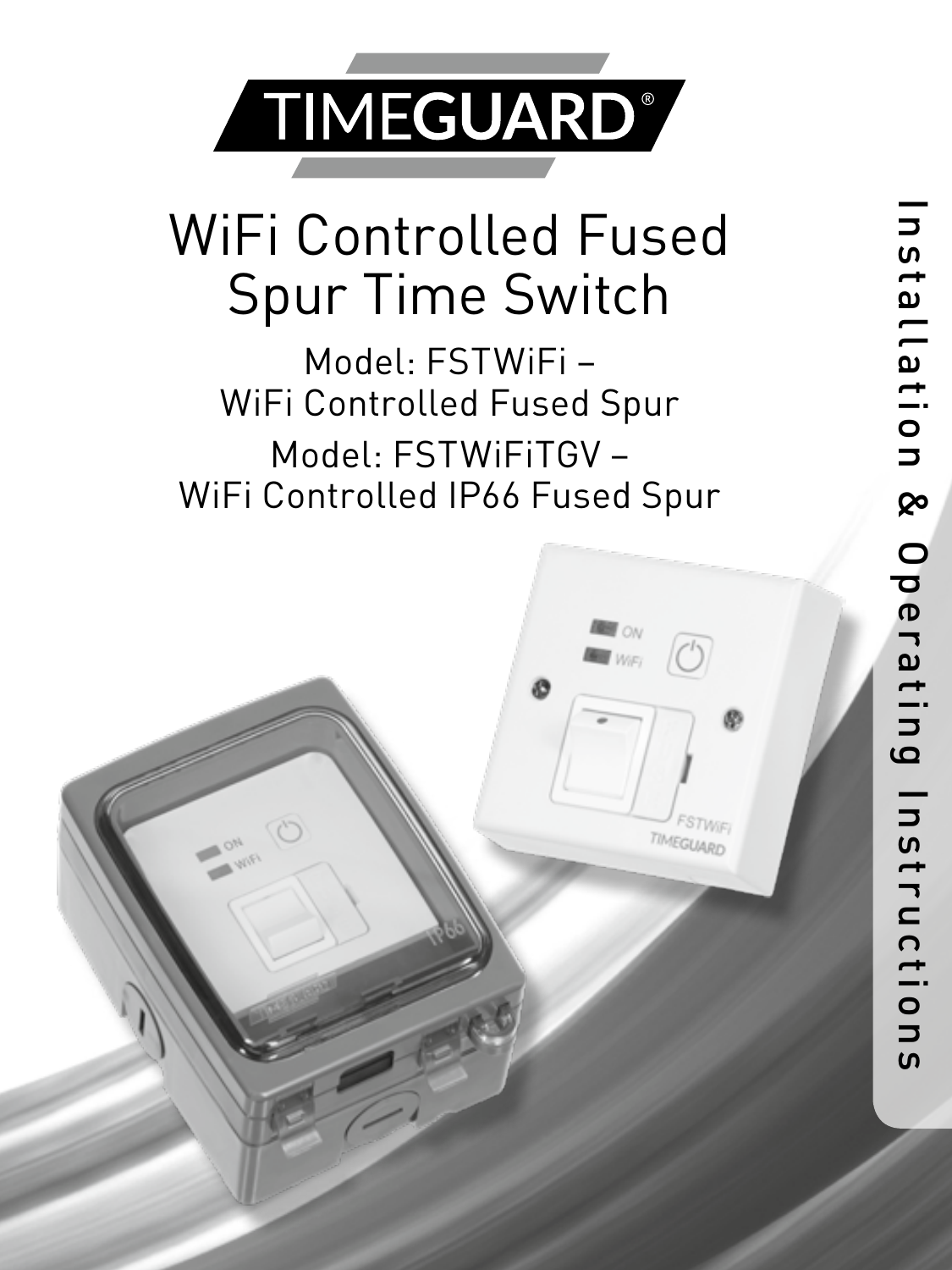## 1. General Information

These instructions should be read carefully and retained for further reference and maintenance.

**Note:** Timeguard reserve the right to alter these instructions, and the SupplyMaster app, at any time. Up to date instructions will always be available for download at www.timeguard.com.

## 2. Safety

- Before installation or maintenance, ensure the mains supply to the time switch is switched off and the circuit supply fuses are removed or the circuit breaker turned off.
- It is recommended that a qualified electrician is consulted or used for the installation of this thermostat and install in accordance with the current IEE wiring and Building Regulations.
- Check that the total load on the circuit including when this thermostat is fitted does not exceed the rating of the circuit cable, fuse or circuit breaker.
- To clean use a clean dry cloth only. Do not use liquid cleaners.

## 3. Technical Specifications

| • Mains Supply:  | 220-240V AC 50Hz                     |
|------------------|--------------------------------------|
| • Fused:         | Supplied with BS1362 13A Fuse        |
| • Rocker Switch: | 2 Pole, providing isolation          |
| • Switch Rating: | 13A Resistive (3kW)                  |
|                  | 1000W Incandescent, Halogen lighting |
|                  | 500W Fluorescent, LED lighting       |
|                  | 100W Compact Fluorescent lighting    |
| • Contact Type:  | Normally Open, micro disconnection   |

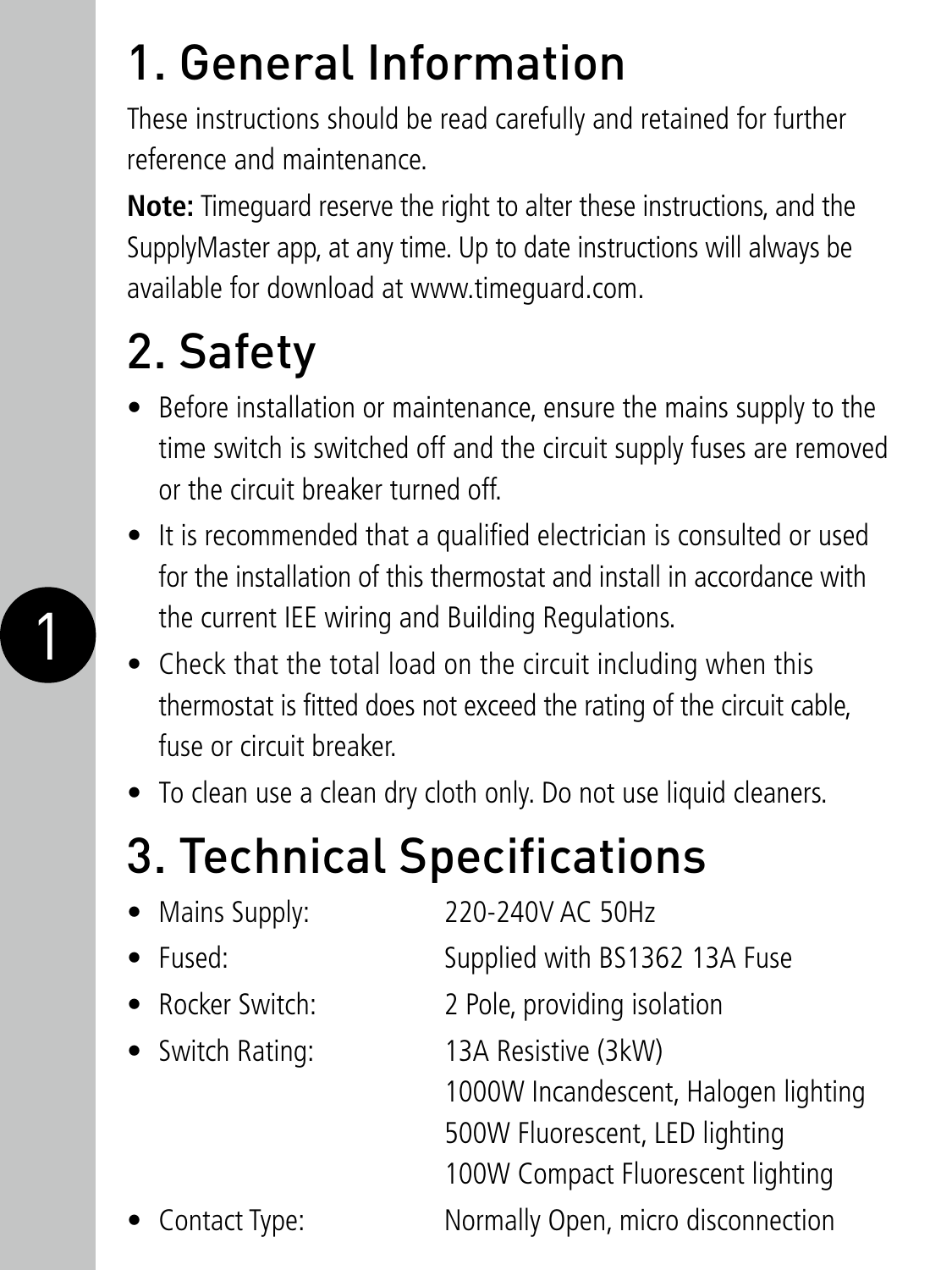| • Wi-Fi Specification:            | $2.4$ GHz $b/q/n$                                                                                                         |
|-----------------------------------|---------------------------------------------------------------------------------------------------------------------------|
| • Frequency Range:                | $2.412 - 2.484$ GHz                                                                                                       |
| • Operating Modes:                | Permanent ON or OFF, Auto timed, Holiday                                                                                  |
| • Boost Times:                    | 1 or 2 hour                                                                                                               |
| • Output Light:                   | Yes                                                                                                                       |
| • Operating Temperature:          | $0^{\circ}$ C to $+40^{\circ}$ C                                                                                          |
| $\bullet$ IP Rating:              | FSTWiFi – Intended for indoor use only<br><b>FSTWIFITGV - IP66 rated suitable</b><br>for restricted external applications |
| • Minimum Depth of Wall Box: 25mm |                                                                                                                           |
| • Multiple Device Support:        | Yes                                                                                                                       |
| • CE Compliant                    |                                                                                                                           |
| Dimensions:                       | $H = 85$ mm, W = 85mm, D = 44mm                                                                                           |

#### **Note: Not suitable for use with Discharge Lighting.**

2

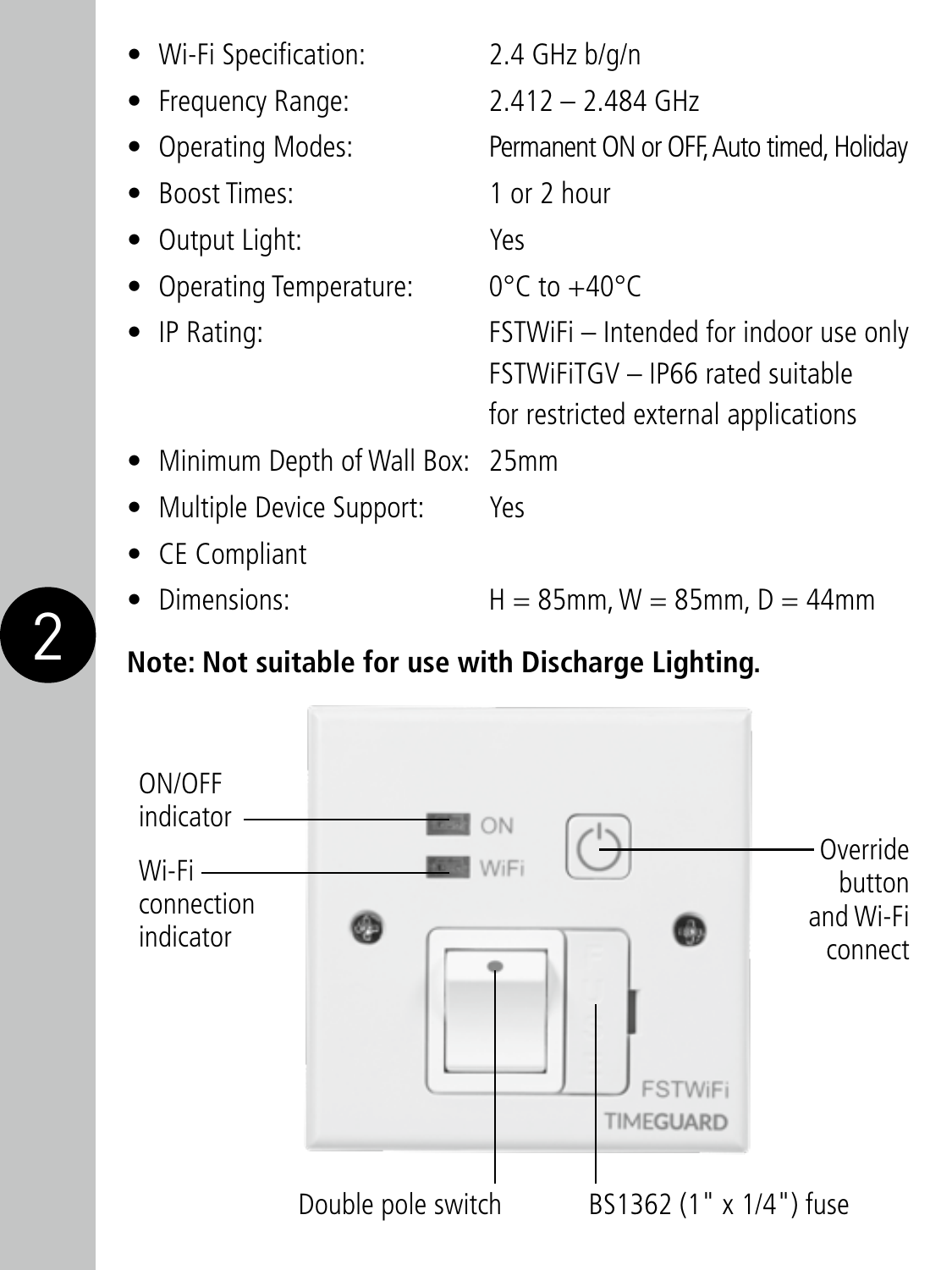#### **FSTWIFI MAC address and ID Wi-Fi number label**

Important: Do not remove this label from the side of the product.



## 4. Contents

#### **FSTWIFI**

- 1x FSTWIFI time switch
- 2x Mounting screws
- 1x Cable clamp
- 1x Cable blank
- 1x Instruction manual

#### **FSTWIFITGV**

- 1x FSTWIFITGV time switch
- 2x 20mm cable glands
- 1x Instruction manual

Note: all instructions are to be left with the customer after installation.

### 5. Installation

#### **FSTWiFi – Wi-Fi Controlled Fused Spur**

Note: The unit is designed to replace an existing single gang connection unit or fixed appliance outlet giving timed mains output, protected by a BS1362 fuse. The unit is capable of forming part of a ring main (the terminals can accept 2x 2.5mm sq. cables), or terminating a spur off the ring main. The unit requires a minimum depth of 25mm within the box.

5.1 Ensure the mains supply is switched off and the circuit supply fuses are removed or the circuit breaker is turned off.

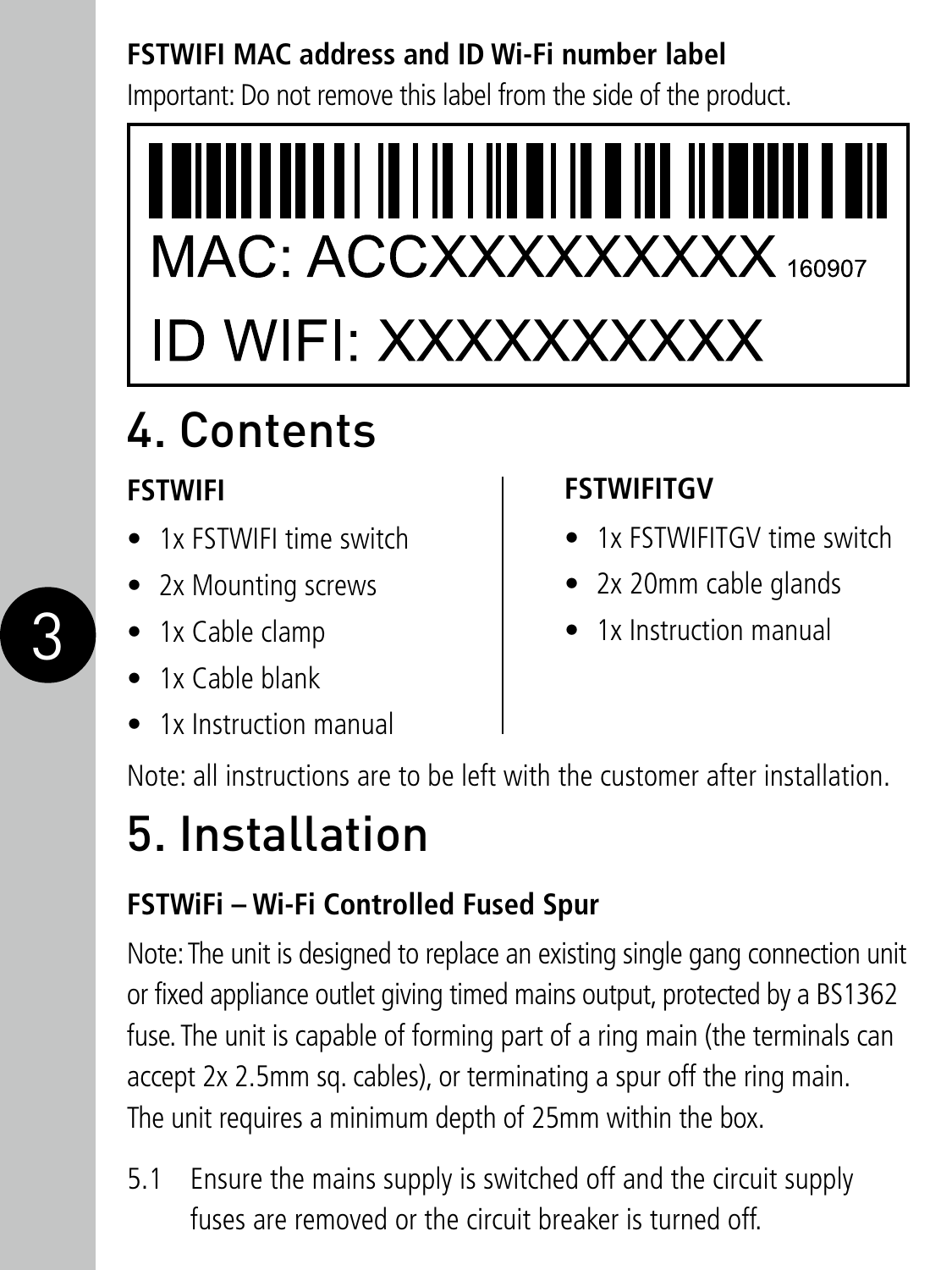- 5.2 Connect the incoming 230V 50Hz mains supply and outgoing load cables to the relevant terminals ensuring correct polarity is observed and that all bare conductors are sleeved (see section 6. Connection Diagram).
- 5.3 There is a removable cable blank to cover the front cable exit if this feature is not required.
- 5.4 If the front cable exit is required, for instance to connect to a washing machine, use one of the cable clamps provided to secure the outgoing cable.
- 5.5 Secure the unit to the back box with the M3.5mm screws provided, forming cables during installation to avoid entrapment, and cable damage.

#### **FSTWiFiTGV – Wi-Fi Controlled IP66 Fused Spur**

- 5.6 IMPORTANT Switch off the electricity at the fuse box by removing the relevant fuse or switching off the circuit breaker before proceeding with the installation.
- 5.7 Using a Phillips screwdriver, separate the faceplate from the back box by removing the four tapped screws located in each corner.



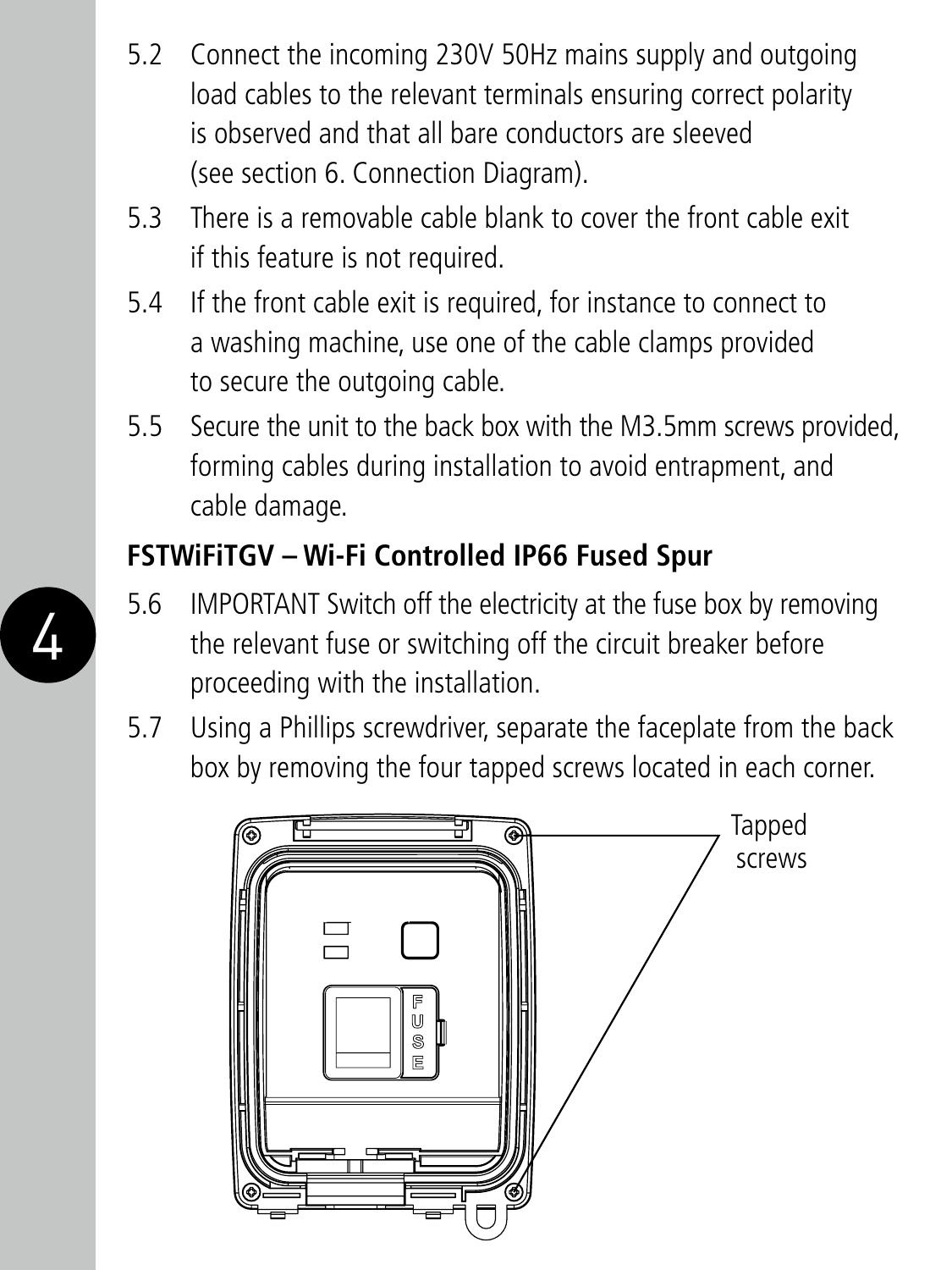- 5.8 Using the back box as a template mark the position for the holes. Note the back box must be mounted in the correct orientation, following the 'TOP' marking inside the back box. If the mounting position desired is uneven use a sheet of marine ply as a base plate and fit the back box.
- 5.9 Drill the wall using a 4mm Ø drill bit making sure not to infringe or compromise any gas, water pipes or cables. Insert the rawl plugs into the holes.
- 5.10 The drain feature must be drilled out using a 5mm drill bit if the top or side entry conduit is used. Opening this drain hole will reduce the IP rating of the product. Only the lower drain feature on the back box must be opened.
- 5.11 Select the required entry point by unscrewing the appropriate seal located on all four sides of the back box. If conduit is not going to be used, a waterproof cable with suitable rated 20mm glands will be required to maintain the overall IP rating. If the bottom entry conduit is used, there must be adequate drainage from the lowest point of the conduit.

5

- 5.12 Secure the back box to the wall using suitable screws for the rawl plugs installed. Ensure that the back box is correctly orientated following the 'TOP' marking which is labelled inside.
- 5.13 Pass through the 230V AC 50Hz mains supply cable and secure the cables tightly to their respective terminals, ensuring that all bare conductors are sleeved and that correct polarity is observed. Note that if metal conduit is used the earth continuity between the conduits must be maintained.
- 5.14 Once the mains supply is connected to the correct terminals, mount the face plate to the four mounting holes on the back box. Tighten until secured.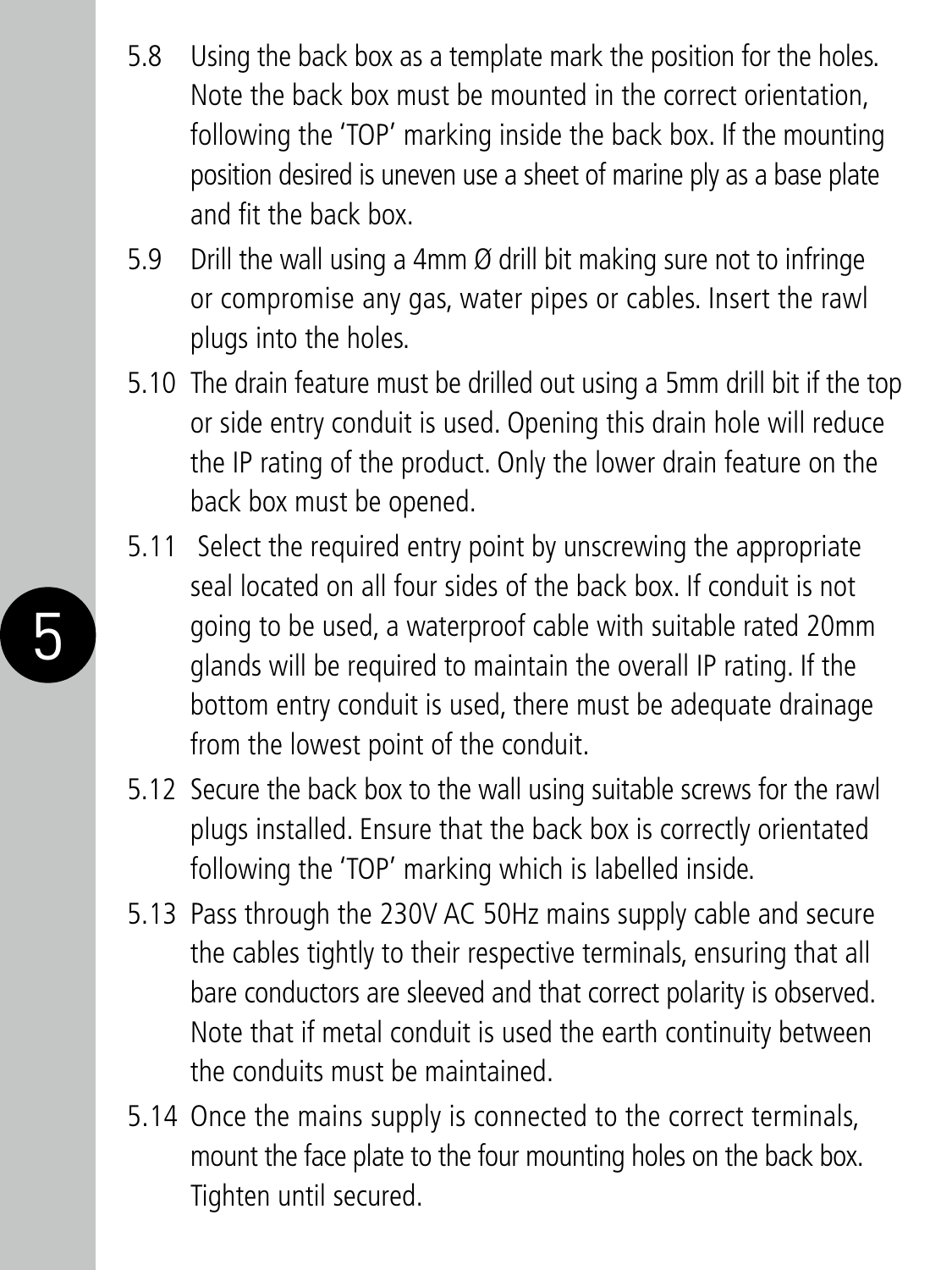## 6. Connection Diagram

• The terminals are marked as follows on the rear of the time switch;



live connection – Brown

6

Neutral connection – Blue

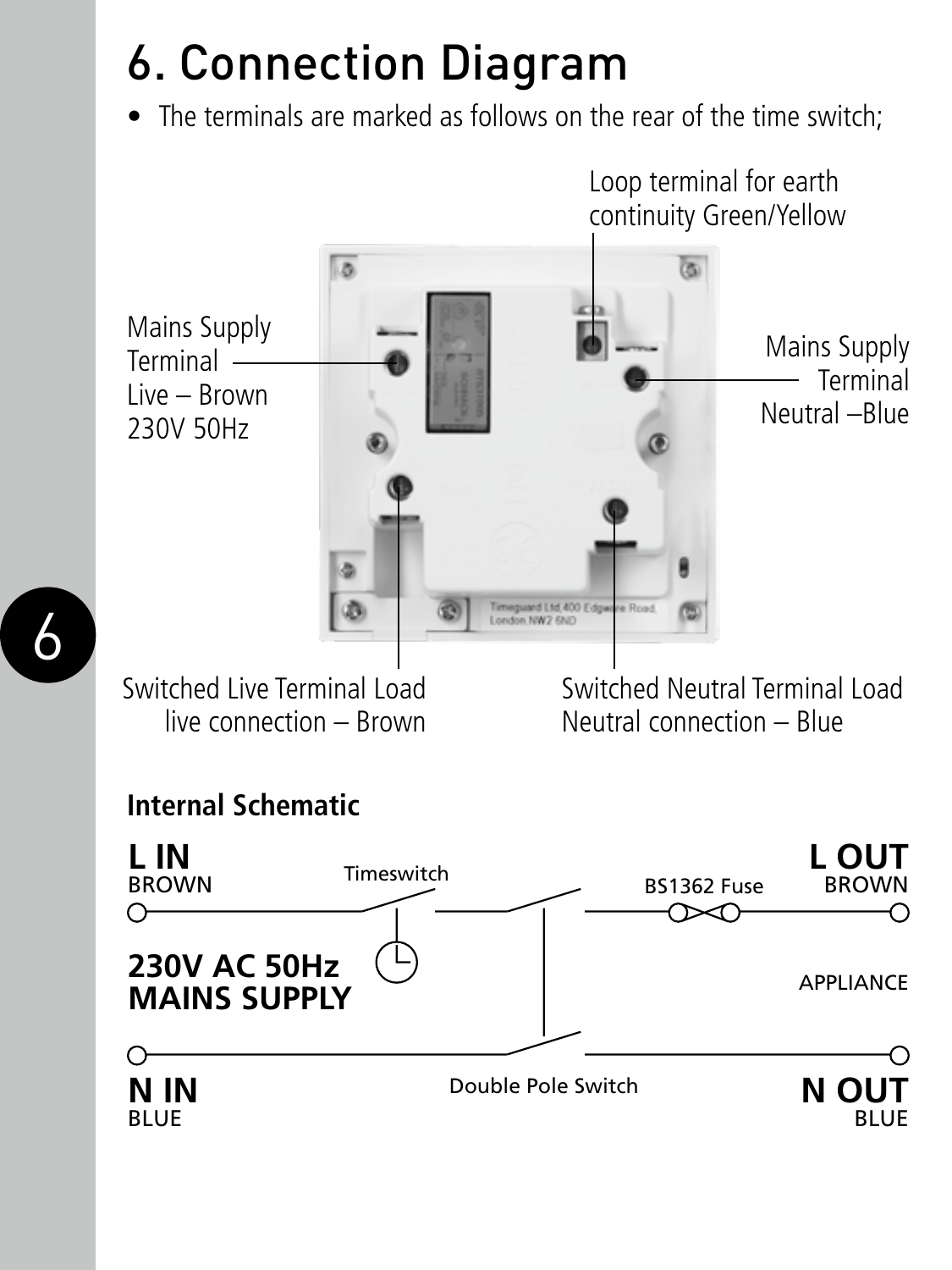## 7. Setup

Note: the mobile or tablet device must be connected to a 2.4GHz band on the router. Pairing on the 5GHz band will result in paring either timing out or being unsuccessful. Refer to your ISP (Internet Service Provider) on separating the bands if required.

- 7.1 Ensure your phone or tablet is connected to your local Wi-Fi network.
- 7.2 Download the Timeguard Supplymaster App onto your phone or tablet by searching for Timeguard on Google Play or the App Store. You can also scan the QR code below applicable to your device.

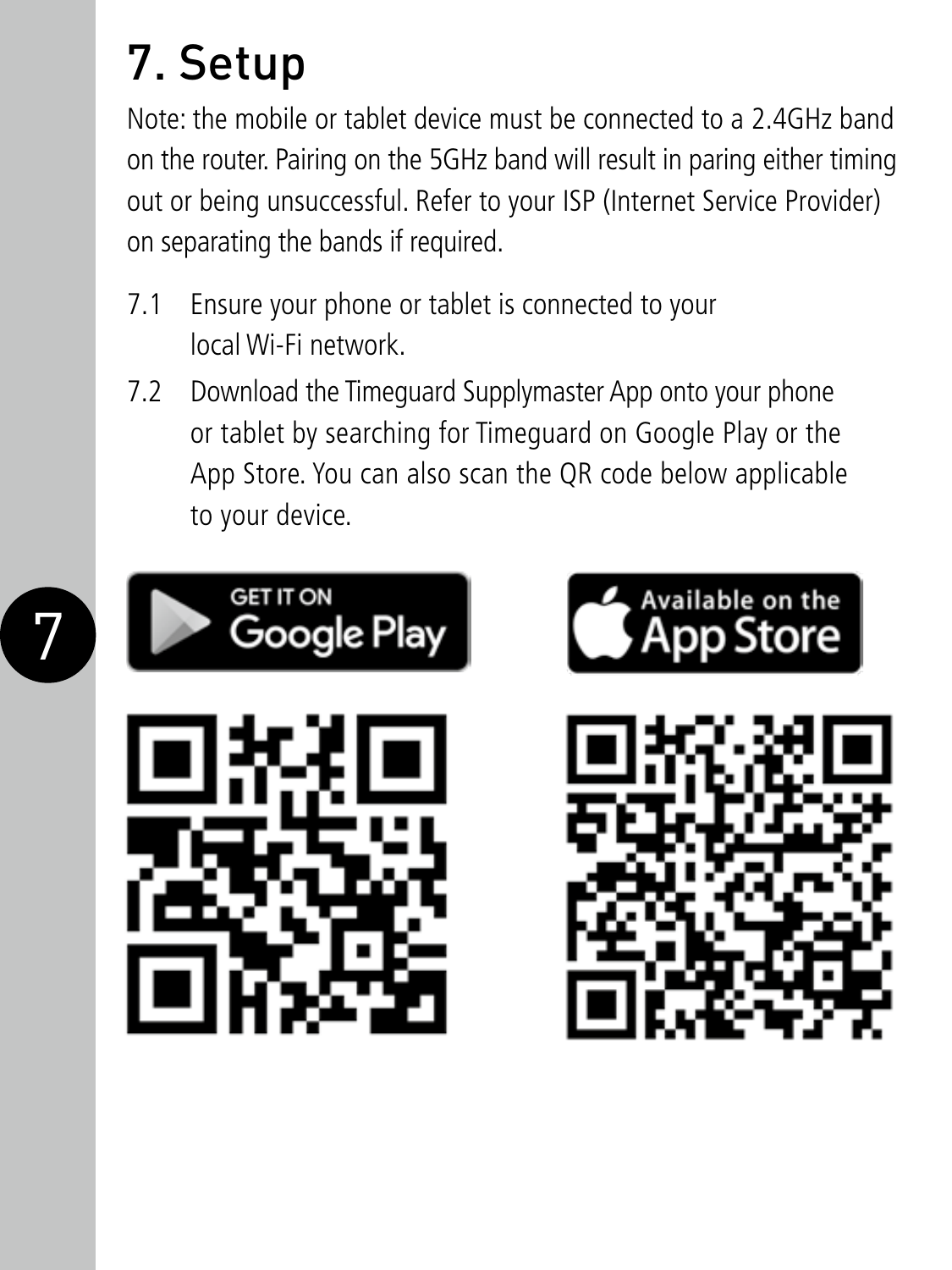- 7.3 Install the App, and open it to the registration page.
- 7.4 Users must first register, and then log in to use the app. First time users must use the main account log in.

 **Note: Usernames and passwords cannot contain any spaces or special characters, and must use letters and numbers only.**

- 7.5 Then, press the  $+$  button (bottom right on the phone's screen to open the add devices menu).
- 7.6 The network the mobile or tablet is connected to will be shown on the App, enter the password for the network SSID. **Important – DO NOT PRESS START AS OF YET.**
- 7.7 After entering the password for your Wi-Fi network, name the device you want to add to your account.

#### **Note: Device names cannot contain any spaces or special characters**

- 7.8 On the FSTWiFi/FSTWiFiTGV, hold down the override button, until the blue LED light starts to flash.
- 7.9 Once the blue LED is flashing press start in the App. The App will search for an available device.

8

7.10 Once the App has found and configured the FSTWiFi/FSTWiFiTGV to the network and your account your device will show up in the devices menu. The blue LED will become solid when there has been a successful connection to your Wi-Fi network.

 **Note: If the device is to be sold, it must be deleted from the App by the main account holder. The device can only be registered to one account at a time.**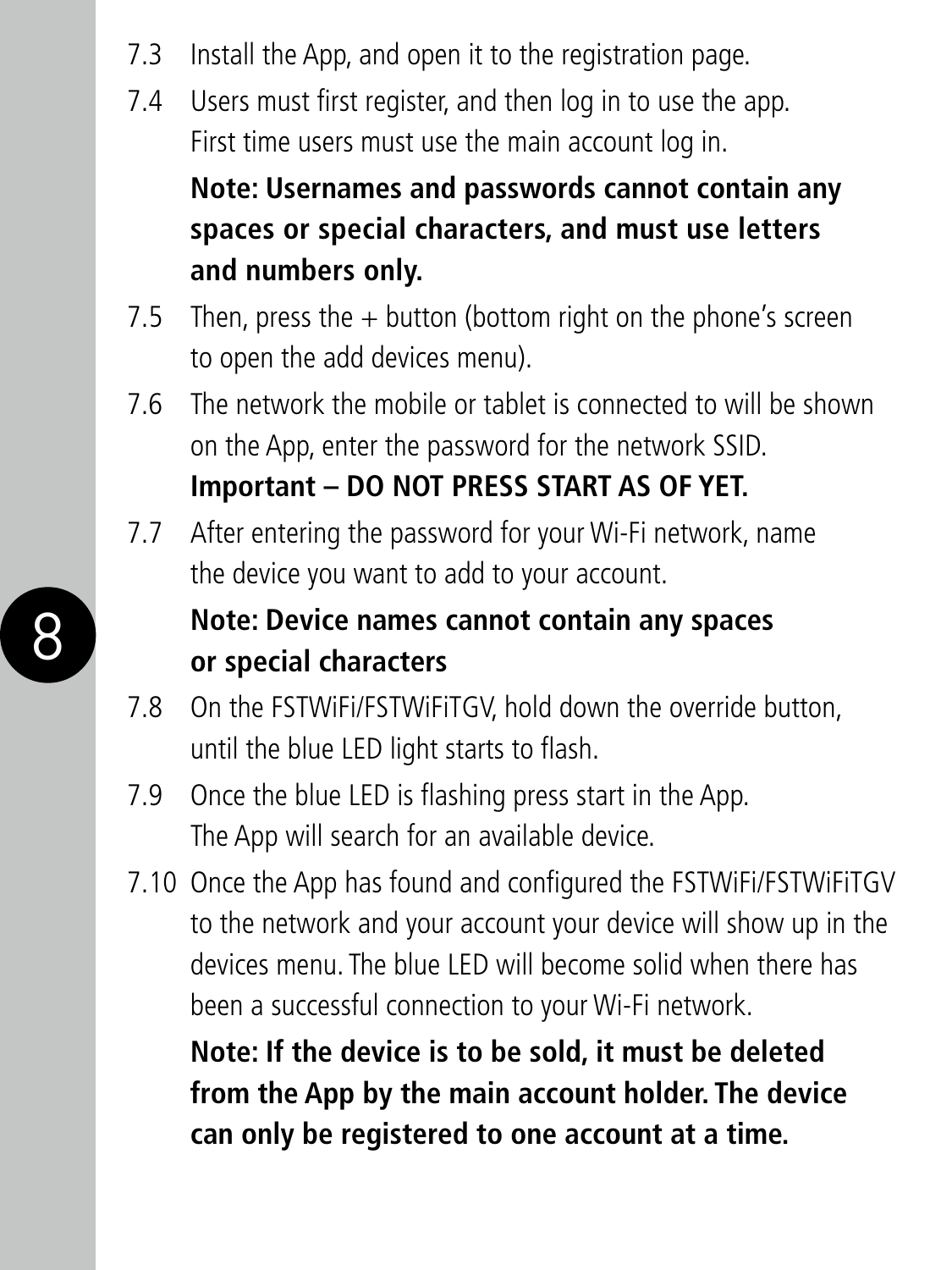### 8. Features of the FSTWiFi/ FSTWiFiTGV Device

#### **Micro Disconnection**

- The unit offers micro disconnection of the load using the programmed times, or full isolation using the double pole rocker switch on the front of the unit.
- Micro disconnection can also be applied using the override switch on the front of the unit. Fused protection is also provided.

#### **Manual Override**

- The override button on the front of the unit provides a permanent OFF, or ON, until the button is pressed again. It is not overridden by the next program from the App.
- During the overridden period, the App will show permanent ON, or permanent OFF. The override can be cancelled in the App by putting the mode back to Auto Timed.

#### **Light Indicators**

- Red ON/OFF indicator. The red light will turn ON when there is output, and will turn OFF when there is no output. The red light will flash if there is output, but there is no output load detected.
- Blue Wi-Fi connection indicator. This will illuminate when the device is connected to Wi-Fi, as detailed in section 7. Setup. This indicator will flash only when attempting to connect to the server.

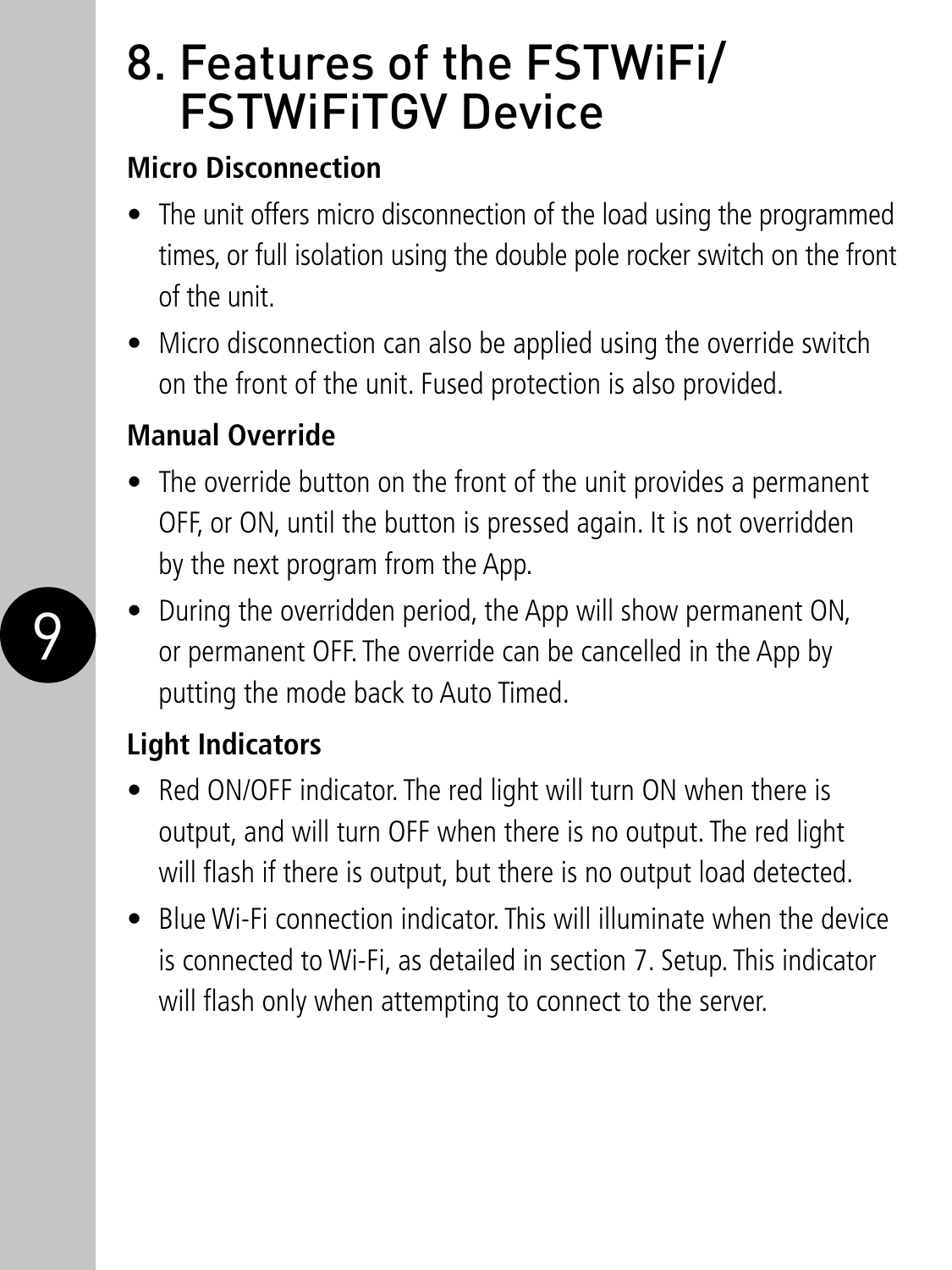### 9. Features of the Android and iOS App

#### **General**

- The app can be accessed, and the device controlled from any accessible Wi-Fi zone. Once Wi-Fi is set up on the device, the App can also control the FSTWiFi/FSTWiFiTGV through 4G. The device must be connected to a Wi-Fi network.
- There are useful programming tips and help available on the Timeguard YouTube channel. You can access the link directly from our website www.timeguard.com or go to the YouTube home page and search 'Timeguard'.

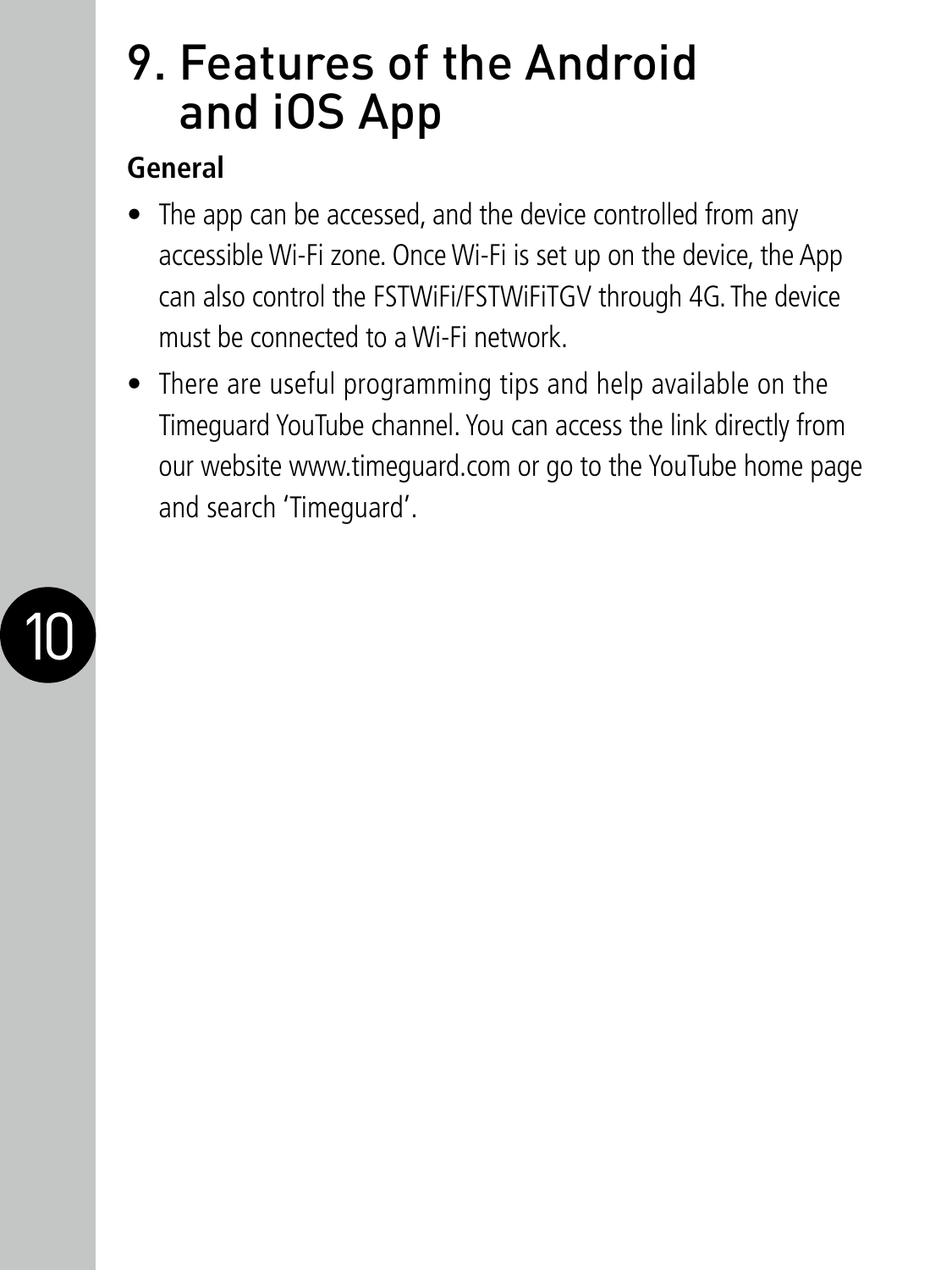#### **Device Home Screen**

• From log in, the user is presented with a list of devices. Each of these has a device home screen. When a device is selected, the home screen is then shown.



11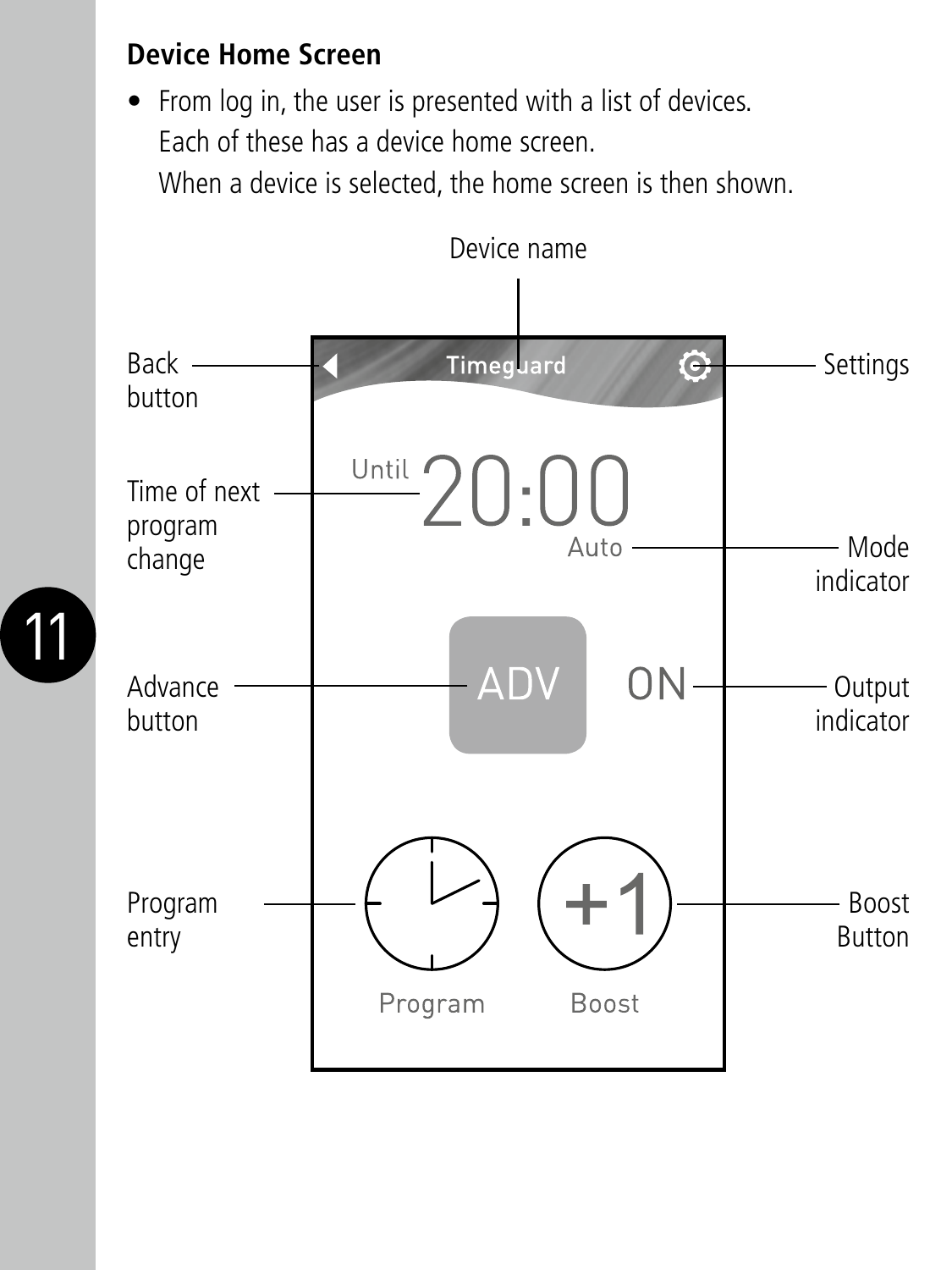#### **Operating Modes**

• The following options are available in mode settings through the device home screen  $\{ \bullet \}$ 

Auto: Output is controlled by the timer programme, and can be temporarily overridden by boost or advance.

**Permanent OFF:** Output will remain off until auto is re-enabled by the user. In this mode, boost and advance are disabled.

**Permanent ON:** Output will remain on until auto is re-enabled by the user. In this mode, boost and advance are disabled.

**Holiday:** Output is off until the date entered by the user, at which time the program schedule will default back to running as normal.

• Only one mode can be selected at any time. Permanent OFF, ON, and holiday can be cancelled by returning the App to Auto mode.



#### **Boost**

12

- From OFF, a one or two hour boost can be set using the boost button. A third press of boost will cancel.
- The duration of the boost is shown on the device home screen. and this will count down the time to the end of the boost period.
- From ON, a one or two hour boost can be added to the programmed end time. This is shown on the device home screen.

 **Note: Boost will not cross midnight.**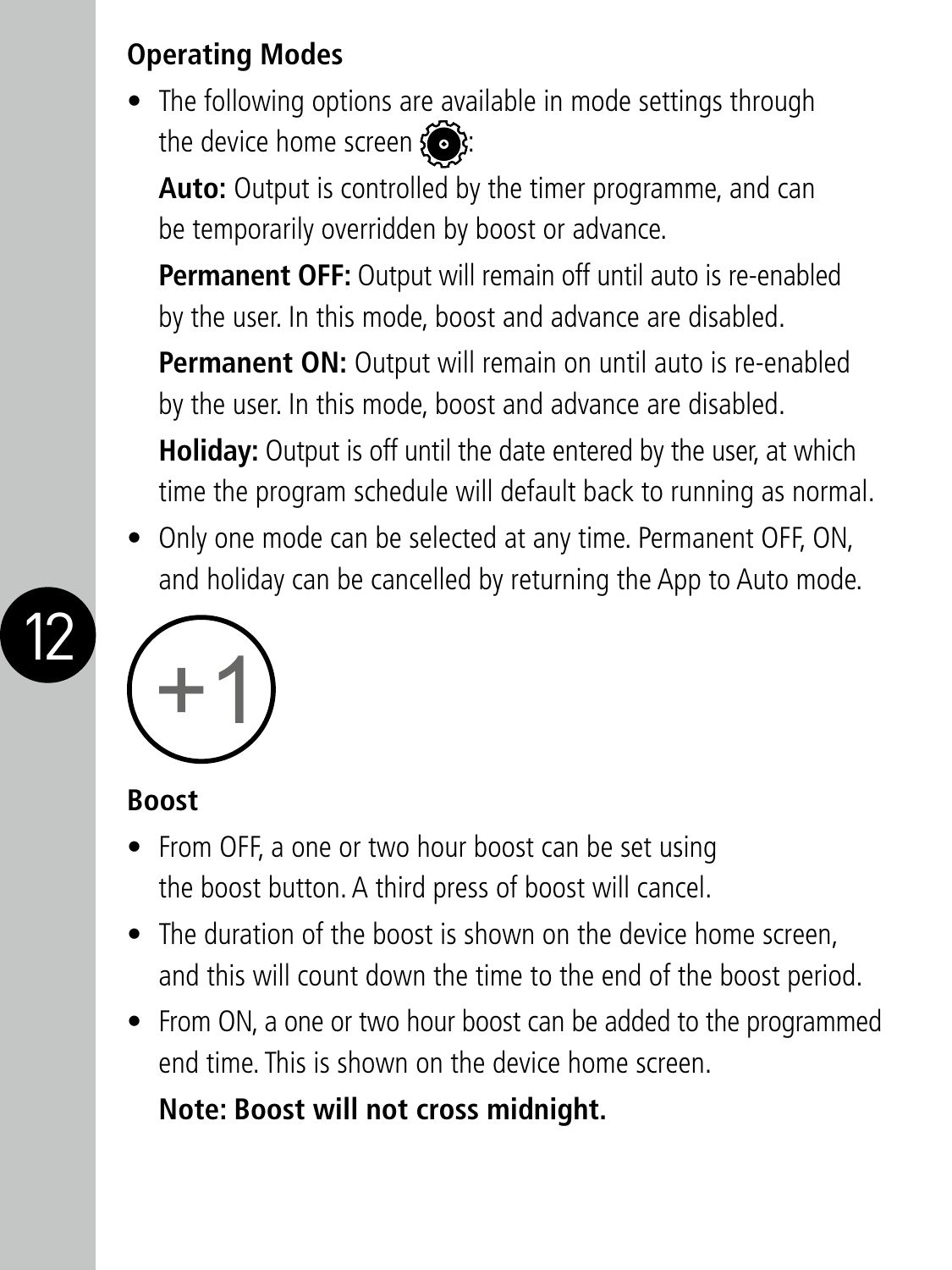# ON

#### **Advance**

• Advance changes the output state until the next programmed change.

Note: The display will show the next program change:

## Until  $05:00$

• The time of the next programmed change is shown on the device home screen. It also shows the boost time in boost mode (see above).



13

#### **Program Entry**

- The App supports multiple programmed times, with an easy repeat function for different days. Up to 6 times can be added to a program set if required (using the plus key).
- Time entry is programmed via the program key on the device home page. Hold the chosen time down to edit the times, hold the day MTWTFSaSu to change repeats, or hold the left side of the time box to delete the entire program set via the confirm button.
- The default times are 06:00 to 08:00, and 18:00 to 20:00 every day.
- Times can be programmed across midnight. Enter a start and end time before midnight. Enter a second set of times after midnight. Turn off the first end time and second start time using the green sliders. Set the repeats.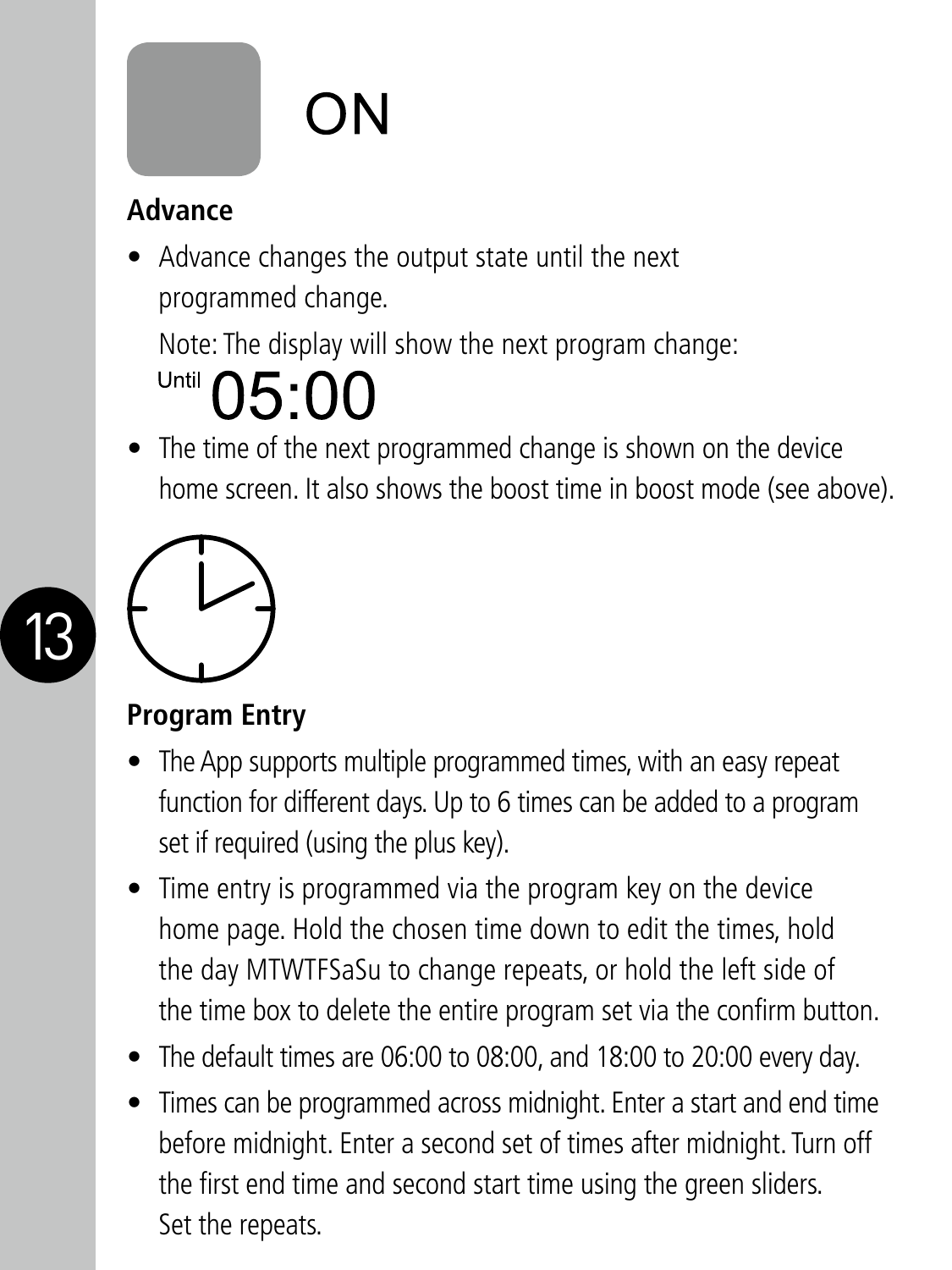



#### **Ouick Programming Tips**

- Up to 6 ON/OFF periods are allowed per program set with weekly repeats.
- Days can be selected and deselected by touching the day required.
- If a day is deselected, it shows grey; this would mean that after the last program off time for the selected day ends, no programs will be active until the next selected day within the alternative program set.

#### **Alternative Program Periods**

• The App supports multiple alternative programs. This is useful for keeping separate sets of programs, for use in school holidays, periods of non-residency, pre and post summer time, seasonal programs, and periods of unexpected residency such as illness. This means that the original time programs can be saved, and reverted back to when needed, without the need for reprogramming.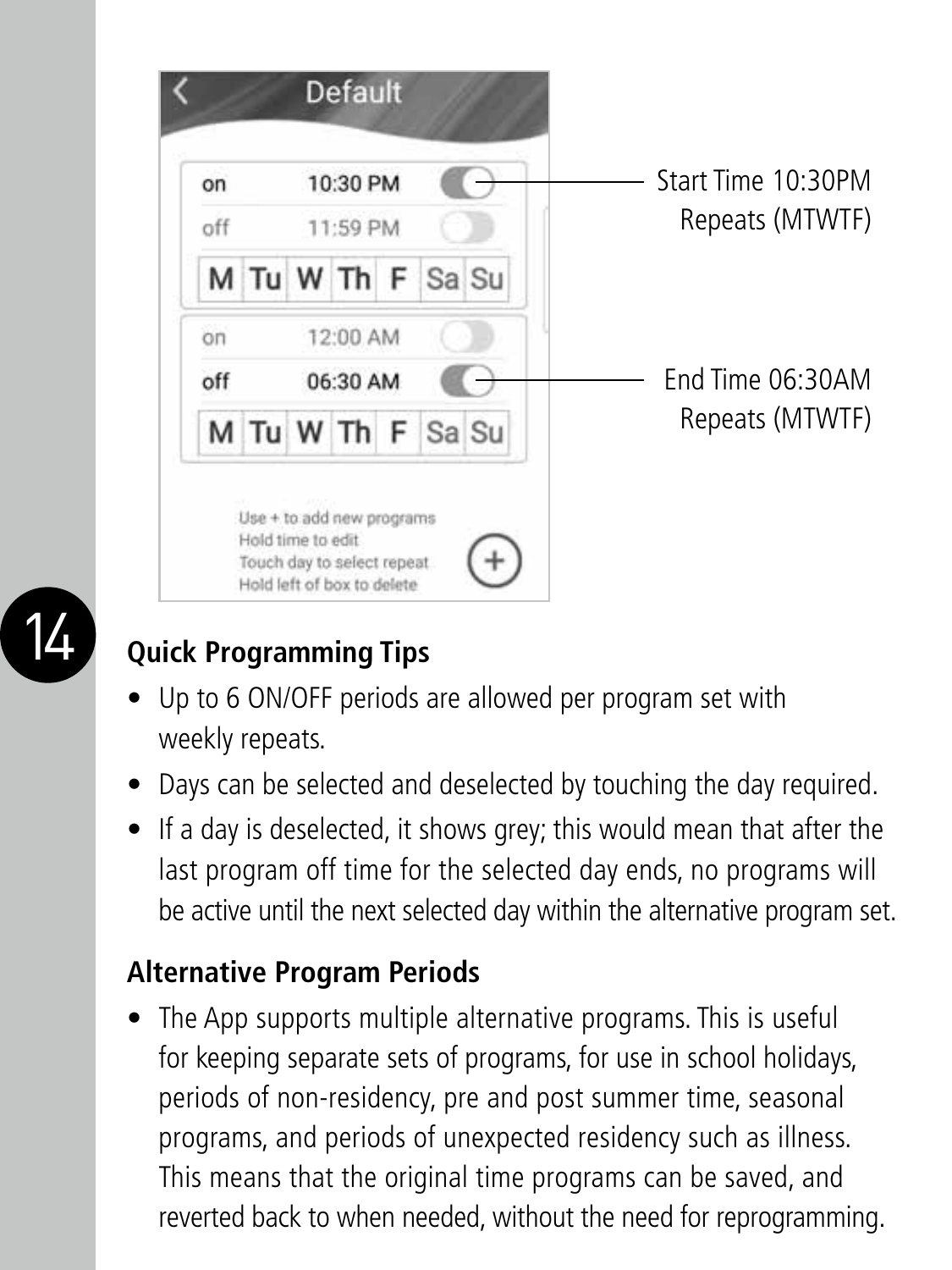• Hold the program name to edit or delete, and use the plus key to add new programs.

#### **12/24 Hour Clock**

• Times can be shown in either 12 or 24 hour format, in Advanced Settings.

#### **Clear ON/OFF Status**

• The device home screen clearly shows output status through both text (ON/OFF), and colour change of advance button (Red OFF, Green ON).

#### **Supports Multiple Users**

• Additional users can be added by the Main Account holder, in Advanced Settings, to allow sub account users to control the device.



- Users can be both added and deleted by the Main Account holder only. All other features of the App are the same. Users are deleted by swiping their name to the left, in the remove users menu which is an option in Advance Settings.
- Only one Main Account can be registered per device. Sub Account users would use the sub account login option on the login page of the App.

#### **Positive Affirmation of ON/OFF Status**

- With output status not enabled (default), the advance button shows red OFF, green ON.
- Output status will not work unless there is more than 10W, the advance button will remain red, but show the word ON to show that it is programmed ON period, but the device cannot detect the load.
- Output status shows that the device is working, and will only show a change of state if there has definitely been a change of output state (above 10W).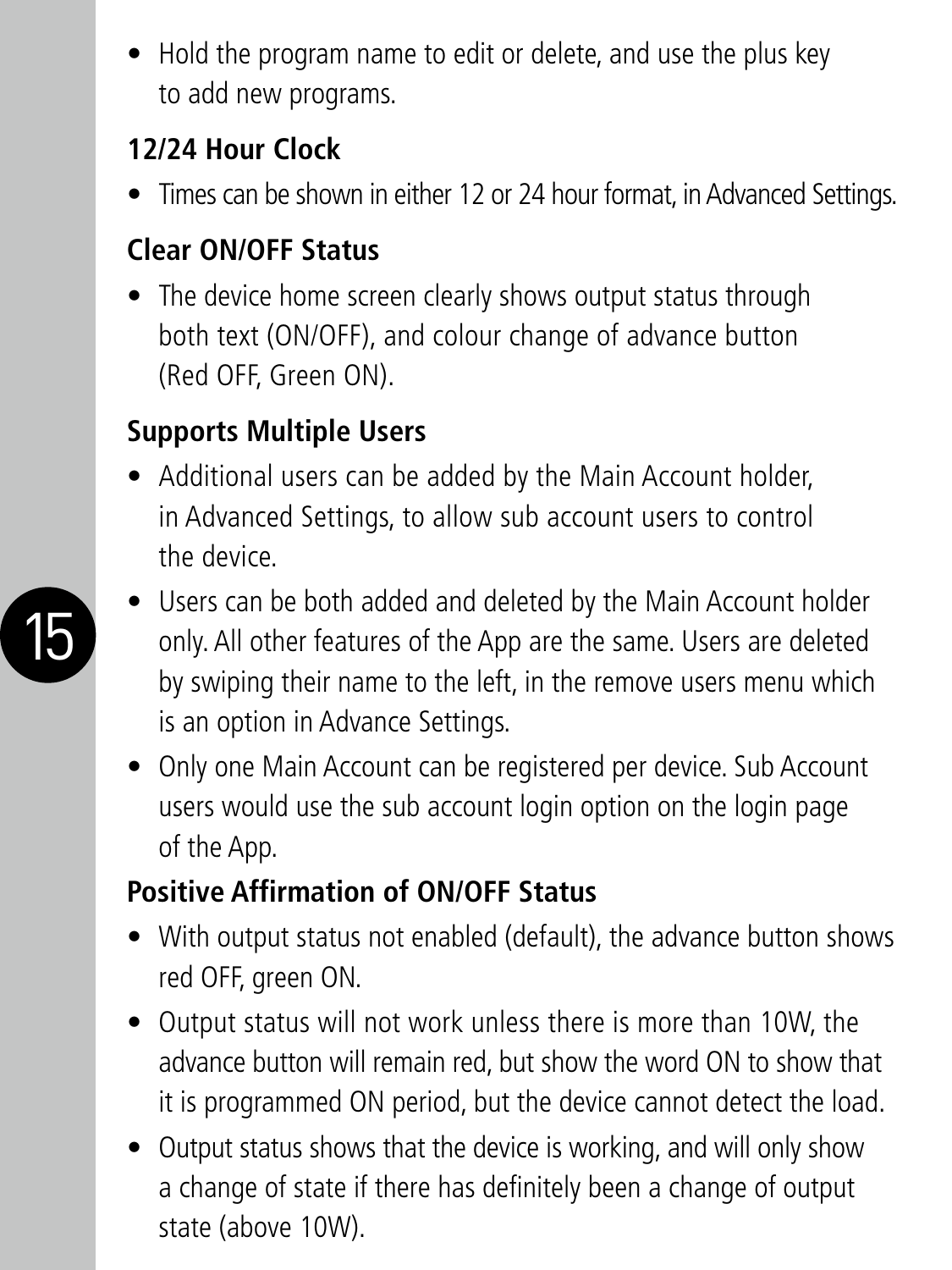- With output status enabled, the advance button will show what is happening with the output. There is an icon on the home screen which shows that this feature has been enabled.
- If there is no load detected during an on period, the advance button will show red, ON. This is a fault condition as the output is not detected.
- Once the output has been detected, the advance button shows green, ON.
- If there has been a load measured at some point in the ON period, but the output can no longer be detected, the indicator will show orange (standby), until the load is detected again, when it will show green. This is common when the output has a secondary control option, such as a thermostat or isolation point between the FSTWiFi/ FSTWiFiTGV and the appliance. Refer to the no load indicator guide video on our YouTube channel for more information on this.

#### **Graphical Representation of the Last 24 Hours**

- With output status enabled, there is a graphical representation that compares programmed on times with actual output. This can be used to check the FSTWiFi/FSTWiFiTGV (and the connected appliance) have been working correctly.
- For appliances with additional controls (for instance thermostats), the output load is not consistently on during the programmed on period. The graphical representation will show this difference. Pink bars represent when there was an output, grey represents the programmed times.

#### **Historical Summary**

• There is a brief summary of the last ON period, showing the duration of the period, and the length of time there was an output.

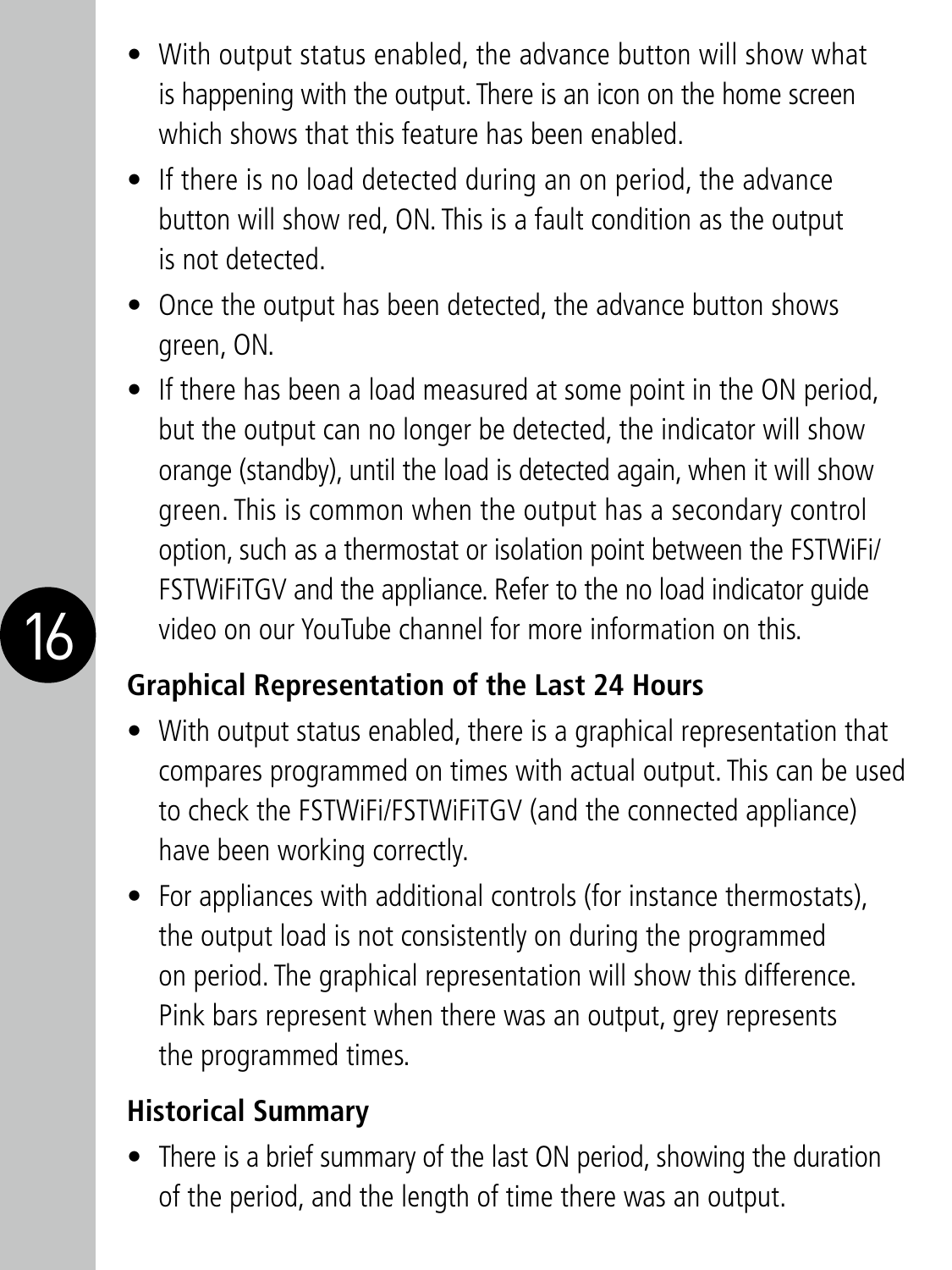

#### **Time Zones**

• This unit is designed to be used in the UK so will come pre-set to UK time. This cannot be altered.



#### **Advanced Settings**

The advanced settings menu can be found on the devices page via the icon  $\{ \bullet \}$  and can do the following:

• **Add User:** Allows the main account holder to add additional users known as sub account users. Subaccount users can manipulate the control aspects of the FSTWiFi/FSTWiFiTGV but will not be able to delete the device from the main holder's account. Subaccount users must register via the users' option in the advanced settings menu while the main account holder is logged in, this way the App will register any subaccount user to the main account holder's device.

 **IMPORTANT Subaccount users must not register via the registration screen when they download the App, this will result in creating a main account.**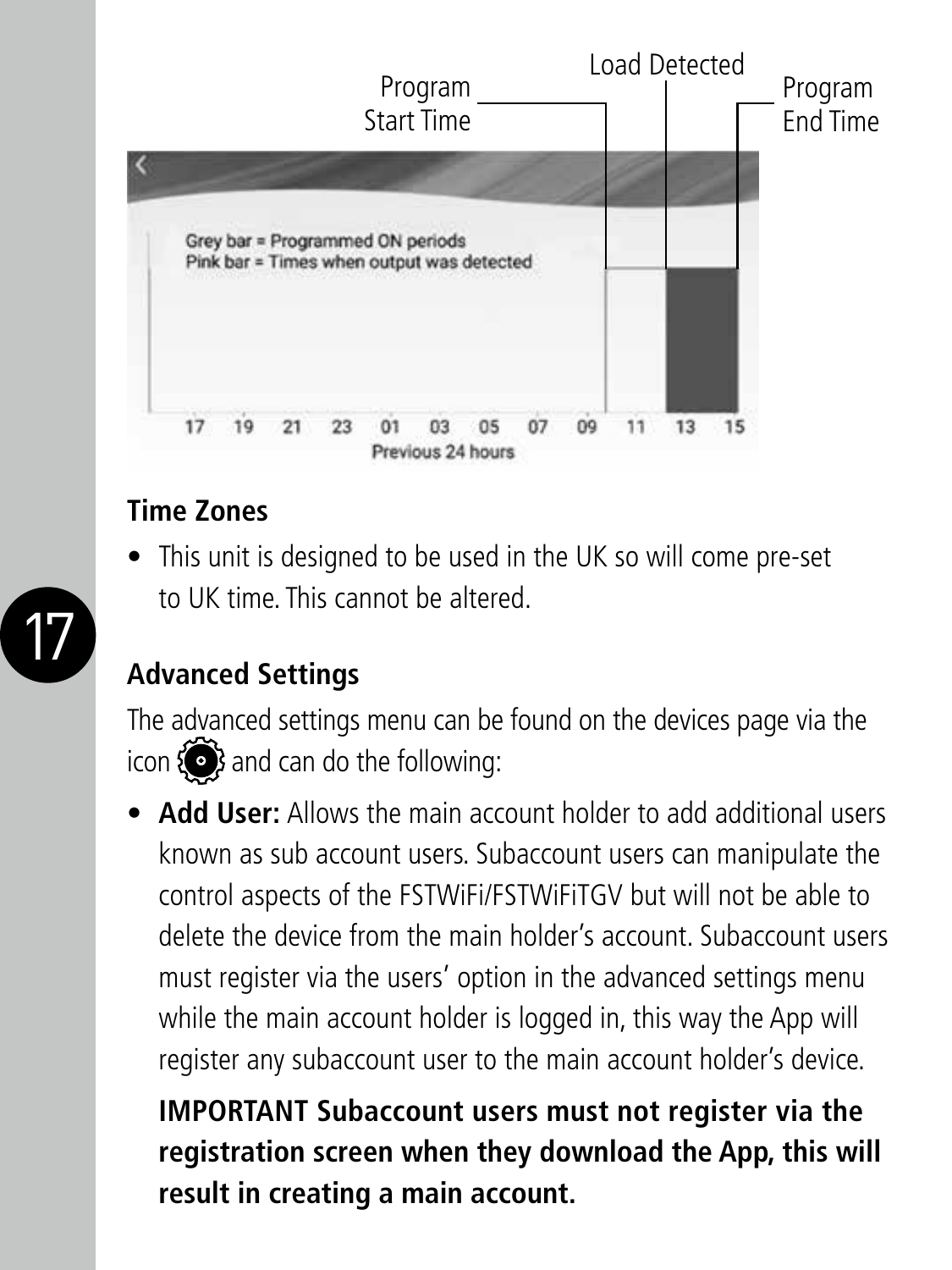- **Remove Users:** Allows for the main account holder to remove users from their account.
- **App download**: Allows the user to check which version of the App they are using to check for updates. This feature is only available on the Android version of the App. iOS users must update the App via the App Store.
- **User manual and FAQ**: Provides links to our website, the relevant instructions and to our YouTube channel.
- **About**: Provides the company address and contact details for any problems with the unit.
- **Wi-Fi Settings**: Allows the user to change the router or extension the device is connected to.
- **Time format**: Allows the user to change the time format between a 12/24 hour clock.
- **Privacy policy**: Directs the user to the Timeguard privacy policy page on our website.

### 3 Year Guarantee

In the unlikely event of this product becoming faulty due to defective material or manufacture, within 3 years of the date of purchase, please return it to your supplier in the first year with proof of purchase and it will be replaced free of charge. For years 2 to 3 or with any difficulty in the first year, telephone our helpline.

Note: a proof of purchase is required in all cases. For all eligible replacements (where agreed by Timeguard) the customer is responsible for all shipping/postage charges outside of the UK. All shipping costs are to be paid in advance before a replacement is sent.